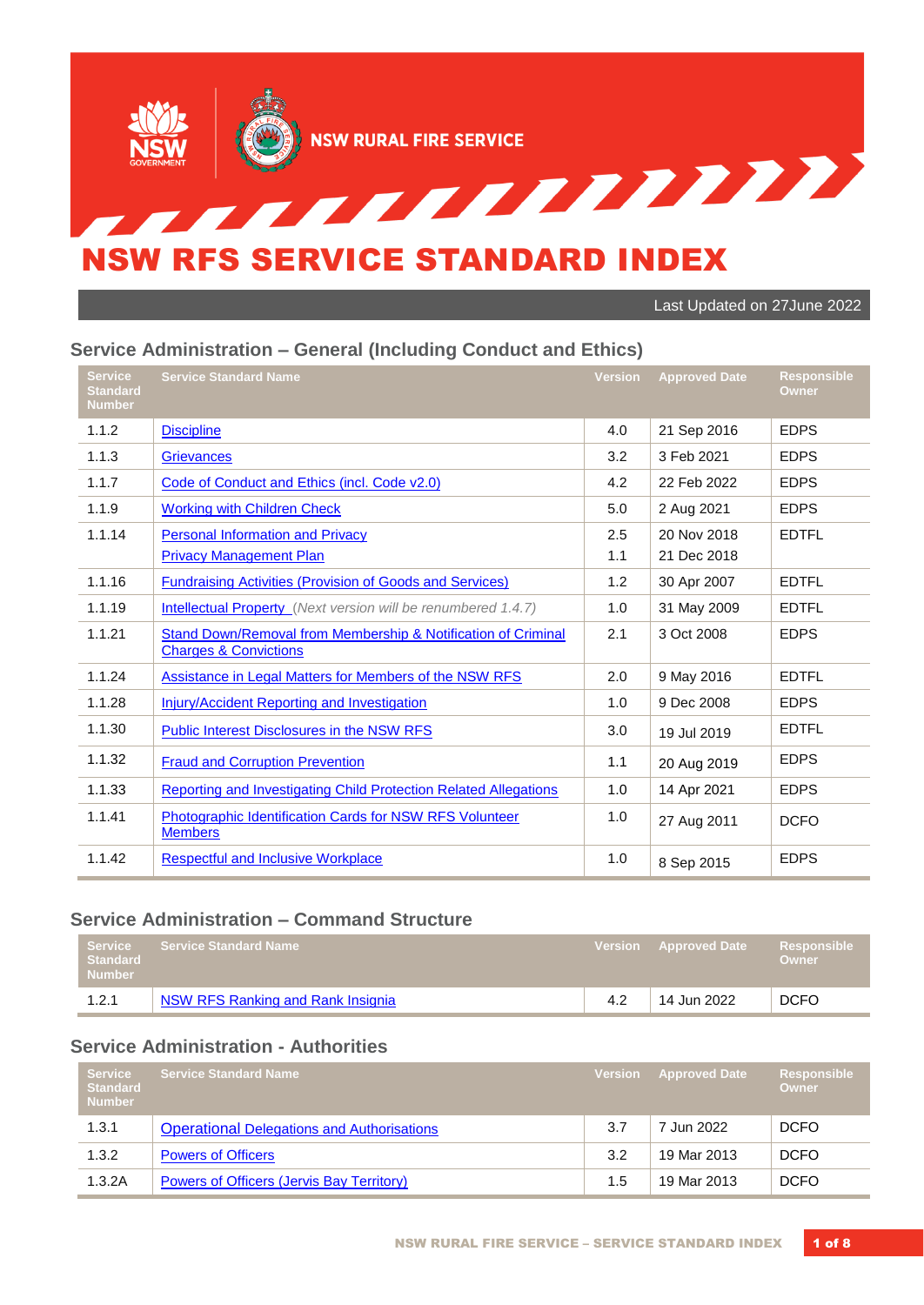| 1.3.4 | Rural Fire District Service Agreements |  | $16$ Aug 2010 | <b>DCFO</b> |
|-------|----------------------------------------|--|---------------|-------------|
|-------|----------------------------------------|--|---------------|-------------|

# **Service Administration – Corporate Communications**

| Service<br><b>Standard</b><br><b>Number</b> | <b>Service Standard Name</b>                                        | <b>Version</b> | <b>Approved Date</b> | <b>Responsible</b><br>Owner |
|---------------------------------------------|---------------------------------------------------------------------|----------------|----------------------|-----------------------------|
| 1.4.1                                       | <b>Organisational Communication</b>                                 | 1.1            | 17 May 2019          | <b>EDPS</b>                 |
| 1.4.2                                       | <b>NSW RFS Brand</b>                                                | 2.1            | 20 Aug 2019          | <b>EDPS</b>                 |
| 1.4.3                                       | <b>Public Access to Government Information</b>                      | 1.0            | 25 Oct 2016          | <b>EDTFL</b>                |
| 1.4.4                                       | Volunteer Member and Visitor Access to Network Services and<br>Data | 1.1            | 13 Nov 2019          | <b>EDTFL</b>                |
| 1.4.5                                       | <b>Social Media</b>                                                 | 2.1            | 13 Feb 2019          | <b>EDPS</b>                 |
| 1.4.6                                       | <b>NSW RFS Websites</b>                                             | 2.1            | 5 Dec 2017           | <b>EDPS</b>                 |
| 1.4.7                                       | Intellectual Property (will repeal Service Standard 1.1.19)         | 1.0            |                      | <b>EDTFL</b>                |
| 1.4.8                                       | <b>Media</b>                                                        | 1.2            | 16 Mar 2022          | <b>EDPS</b>                 |

# **Service Administration - General**

| <b>Service</b><br><b>Standard</b><br><b>Number</b> | <b>Service Standard Name</b>                  | <b>Version</b> | <b>Approved Date</b> | <b>Responsible</b><br>Owner |
|----------------------------------------------------|-----------------------------------------------|----------------|----------------------|-----------------------------|
| 1.5.1                                              | <b>Management of NSW RFS Policy Documents</b> | 1.2            | 13 Nov 2019          | <b>EDPS</b>                 |
| 1.5.2                                              | Environment                                   | 1.0            | 17 May 2019          | <b>DCPC</b>                 |
| 1.5.3                                              | <b>NSW RFS/RFSA Consultative Committees</b>   | 1.2            | 20 Aug 2019          | DOC                         |
| 1.5.4                                              | <b>NPWS All Parks Passes</b>                  | 1.0            | 15 Jun 2018          | <b>EDPS</b>                 |
| 1.5.5                                              | <b>Area Management Model Transition</b>       | 1.0            | 18 Dec 2019          | <b>DCFO</b>                 |
| 1.5.6                                              | <b>Lessons Management Framework</b>           | 1.1            | 8 Feb 2022           | <b>DCPC</b>                 |

# **Brigade Administration - Brigades**

| <b>Service</b><br><b>Standard</b><br><b>Number</b> | <b>Service Standard Name</b>                                                  | <b>Version</b> | <b>Approved Date</b> | <b>Responsible</b><br>Owner |
|----------------------------------------------------|-------------------------------------------------------------------------------|----------------|----------------------|-----------------------------|
| 2.1.1                                              | Formation and Disbandment of Brigades and Groups of Brigades                  | $2.2^{\circ}$  | 7 Jun 2022           | <b>DCFO</b>                 |
| 2.1.2                                              | <b>Brigade Constitution</b>                                                   | 3.1            | 18 Mar 2020          | <b>DCFO</b>                 |
| 2.1.3                                              | <b>Brigade Registers</b>                                                      | 2.1            | 30 Jul 2018          | <b>DCFO</b>                 |
| 2.1.4                                              | <b>Appointment of Field and Group Officers</b>                                | 3.1            | 16 Mar 2022          | <b>DCFO</b>                 |
| 2.1.5                                              | <b>Child and Youth Participation in NSW RFS Activities</b>                    | 4.0            | 2 Aug 2021           | <b>EDPS</b>                 |
| 2.1.6                                              | <b>Volunteer Membership Applications</b>                                      | 4.0            | 20 Dec 2021          | <b>EDPS</b>                 |
| 2.1.7                                              | <b>Management of Brigade Records</b>                                          | 1.0            | 22 Feb 2019          | DCFO                        |
| 2.1.9                                              | <b>Participation by Ongoing Staff in Brigade Activities</b>                   | 1.2            | 20 Nov 2018          | <b>EDPS</b>                 |
| 2.1.10                                             | <b>Brigade Classification and Endorsements</b>                                | 1.0            | 25 Nov 2021          | DCFO                        |
| 2.1.13                                             | <b>NSW Rural Fire Service Community Fire Units</b>                            | 1.0            | 27 Aug 2011          | <b>DCFO</b>                 |
| 2.1.14                                             | Management of Deductible Gift Recipient Status for NSW RFS<br><b>Brigades</b> | 1.0            | 6 Nov 2012           | <b>EDTFL</b>                |
| 2.1.15                                             | District and Area Volunteer Engagement                                        | 1.0            | 16 Mar 2022          | <b>DCFO</b>                 |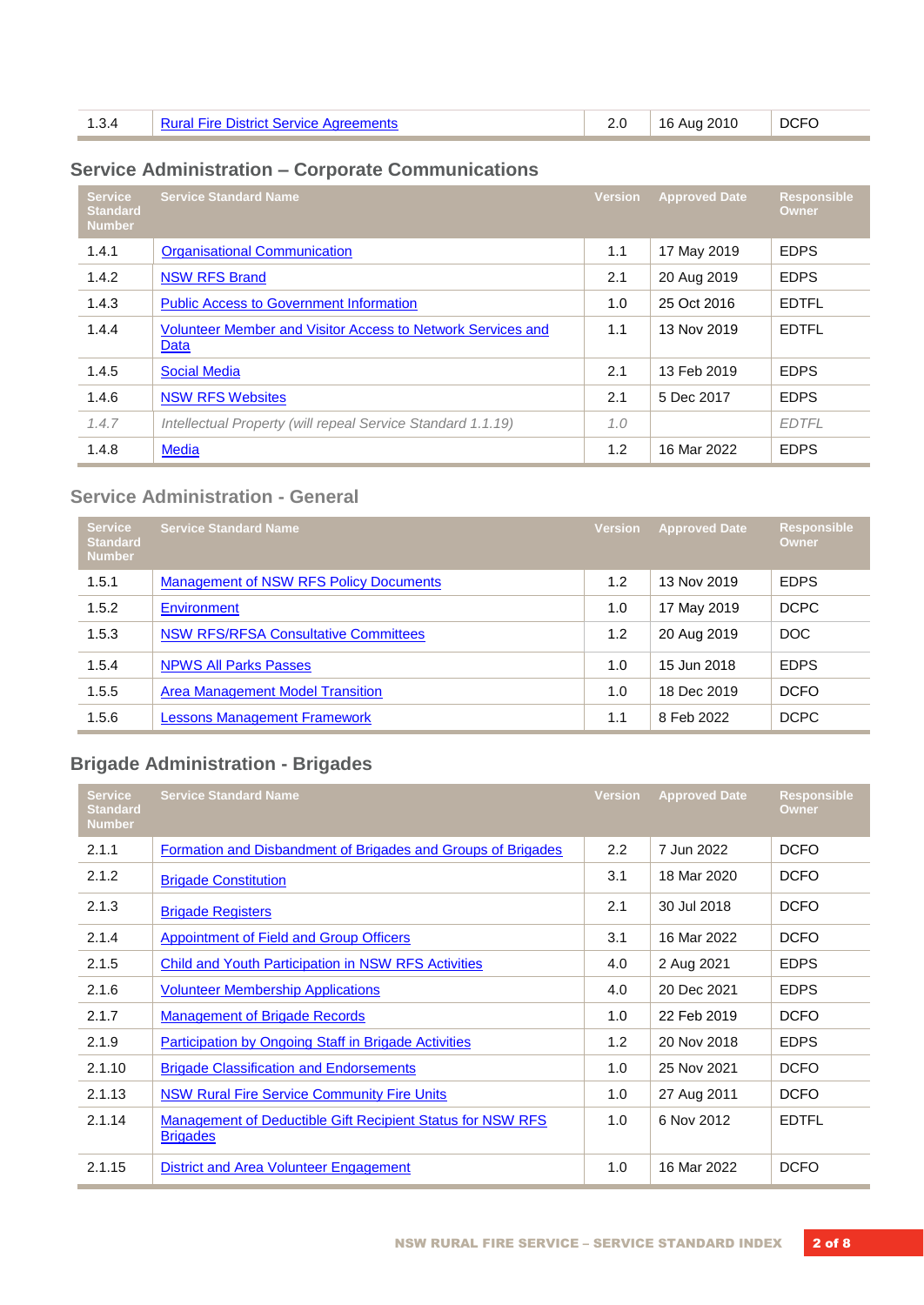# **Operations – NSW Rural Fire Service**

| <b>Service</b><br><b>Standard</b><br><b>Number</b> | <b>Service Standard Name</b>                | <b>Version</b> | <b>Approved Date</b> | <b>Responsible</b><br><b>Owner</b> |
|----------------------------------------------------|---------------------------------------------|----------------|----------------------|------------------------------------|
| 3.1.2                                              | <b>Incident Dispatch</b>                    | 2.1            | 5 Dec 2017           | <b>DCFO</b>                        |
| 3.1.3                                              | <b>Incident Reporting</b>                   | 2.1            | 14 Aug 2017          | <b>DCFO</b>                        |
| 3.1.4                                              | Remote Area Firefighter Fitness Testing     | 1.0            | 21 Apr 2004          | <b>DCFO</b>                        |
| 3.1.6                                              | <b>Operational Doctrine</b>                 | 3.0            | 30 Jul 2018          | <b>DCPC</b>                        |
| 3.1.8                                              | <b>Critical Incidents</b>                   | 2.0            | 26 Feb 2019          | <b>DCFO</b>                        |
| 3.1.9                                              | <b>Fire Investigation</b>                   | 3.0            | 9 Apr 2021           | <b>DCFO</b>                        |
| 3.1.10                                             | <b>TBA</b>                                  | 1.0            | In development       | <b>EDO</b>                         |
| 3.1.11                                             | <b>Application of Food Safety Standards</b> | 2.0            | 24 Jul 2007          | <b>EDPS</b>                        |
| 3.1.14                                             | <b>Fatigue Management</b>                   | 2.0            | 15 Mar 2016          | <b>EDPS</b>                        |
| 3.1.15                                             | <b>Bush Fire Building Impact Analysis</b>   | 1.0            | 13 Jun 2012          | <b>DCFO</b>                        |
| 3.1.16                                             | <b>Heavy Plant Operations</b>               | 1.0            | In development       | <b>DCPC</b>                        |
| 3.1.17                                             | <b>NSW RFS Rescue Operations</b>            | 1.0            | 26 Feb 2019          | <b>DCFO</b>                        |

# **Operations – Coordinated Bush Firefighting**

| <b>Service</b><br><b>Standard</b><br><b>Number</b> | <b>Service Standard Name</b>                              |     | <b>Version</b> Approved Date | <b>Responsible</b><br><b>Owner</b> |
|----------------------------------------------------|-----------------------------------------------------------|-----|------------------------------|------------------------------------|
| 3.2.1                                              | <b>Coordinated Firefighting and Air Operations</b>        | 3.0 | 10 Oct 2013                  | <b>DCFO</b>                        |
| 3.2.2                                              | Assistance to Other Emergency Service Organisations (ESO) | 2.1 | 6 Dec 2017                   | DCFO                               |

# **Prevention - Planning**

| <b>Service</b><br><b>Standard</b><br><b>Number</b> | <b>Service Standard Name</b> ،                                |     | Version Approved Date | Responsible<br><b>Owner</b> |
|----------------------------------------------------|---------------------------------------------------------------|-----|-----------------------|-----------------------------|
| 4.1.4                                              | <b>Neighbourhood Safer Places</b>                             | 2.1 | 28 Jun 2021           | <b>DCPC</b>                 |
| 4.1.5                                              | Assistance for Infirm, Disabled and Elderly Residents (AIDER) | 1.0 | 25 Oct 2016           | DCPC                        |

## **Prevention - Implementation**

| <b>Service</b><br><b>Standard</b><br><b>Number</b> | <b>Service Standard Name</b>      | Version | Approved Date | Responsible<br>Owner |
|----------------------------------------------------|-----------------------------------|---------|---------------|----------------------|
| 4.2.1                                              | <b>Bush Fire Danger Periods</b>   | 3.1     | 14 Aug 2017   | <b>DCFO</b>          |
| 4.2.2                                              | <b>Fire Permits</b>               | 3.0     | 29 Oct 2009   | <b>DCFO</b>          |
| 4.2.2A                                             | Fire Permits (Deceased Livestock) | 1.0     | 18 Sep 2018   | <b>DCFO</b>          |

# **Prevention – Community Education**

| <b>Standard</b><br><b>Number</b> | ⊦ Service → Service Standard Name → |     | Version Approved Date | Responsible<br>Owner <sup>1</sup> |
|----------------------------------|-------------------------------------|-----|-----------------------|-----------------------------------|
| 4.3.1                            | <b>Community Education</b>          | 2.0 | 24 Jul 2007           | <b>EDPS</b>                       |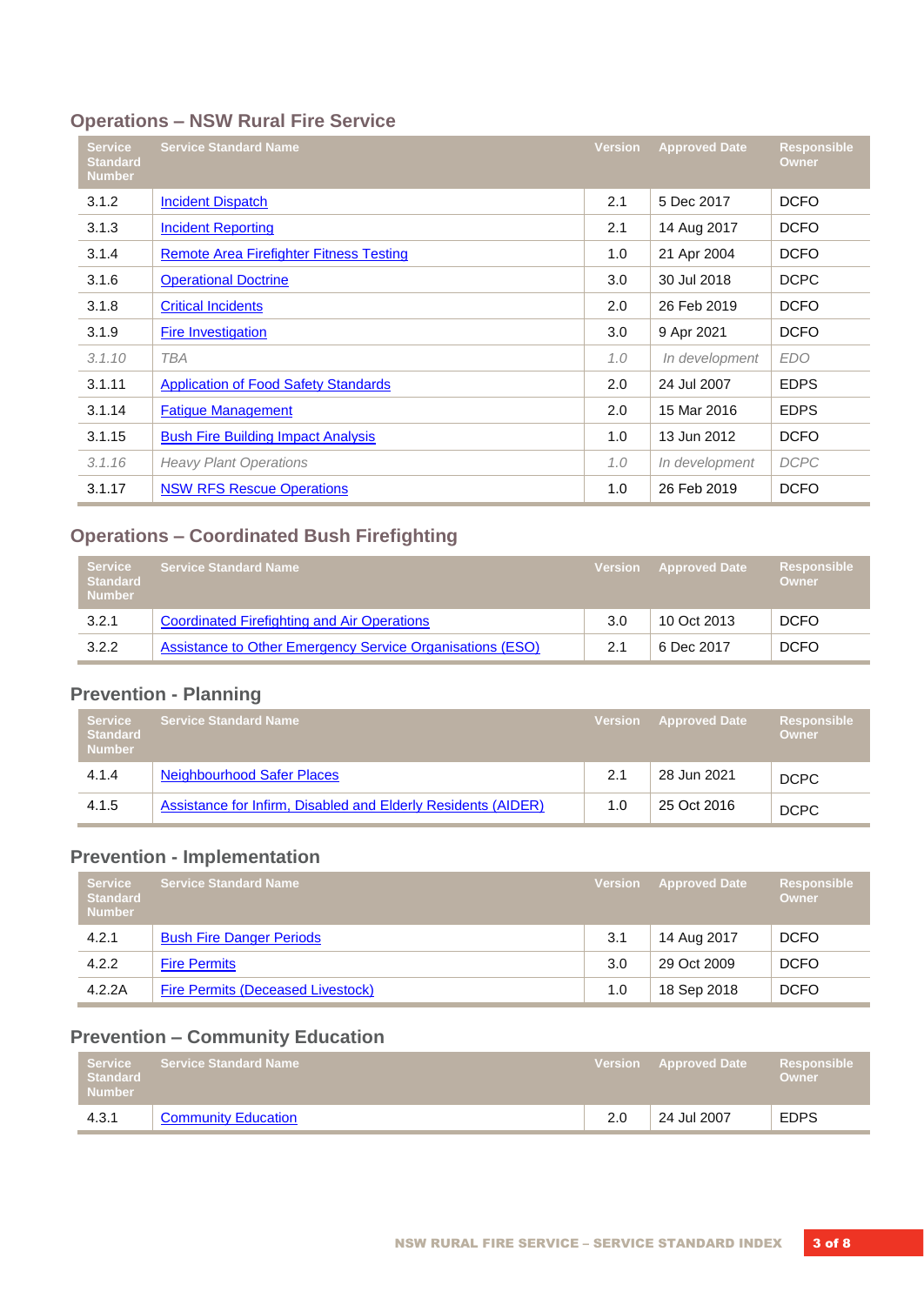#### **Resources - Standards**

| <b>Service</b><br><b>Standard</b><br><b>Number</b> | <b>Service Standard Name</b>                                          | <b>Version</b> | <b>Approved Date</b> | <b>Responsible</b><br>Owner |
|----------------------------------------------------|-----------------------------------------------------------------------|----------------|----------------------|-----------------------------|
| 5.1.3                                              | <b>Communication Systems</b>                                          | 4.0            | 17 Mar 2022          | <b>EDTFL</b>                |
| 5.1.4                                              | <b>NSW RFS Appliance Standards</b>                                    | 3.1            | 9 Apr 2018           | <b>DCPC</b>                 |
| 5.1.5                                              | <b>Personal Protective Equipment and Personal Protective Clothing</b> | 6.0            | 16 Mar 2022          | <b>DCPC</b>                 |
| 5.1.6                                              | <b>Secondhand Appliance Transfer Program</b>                          | 2.0            | 6 Nov 2012           | <b>DCPC</b>                 |
| 5.1.7                                              | <b>Appliance and Vehicle Category Details</b>                         | 3.2            | 13 Jul 2016          | <b>DCPC</b>                 |
| 5.1.9                                              | <b>Respiratory Protective Equipment</b>                               | 2.2            | 28 Jan 2022          | <b>DCPC</b>                 |
| 5.1.10                                             | <b>Accommodation Standards and Building Construction Projects</b>     | 4.0            | 11 May 2017          | <b>DCPC</b>                 |

# **Resources - Acquisition**

| <b>Service</b><br><b>Standard</b><br><b>Number</b> | Ⅰ Service Standard Name <sup>1</sup>                    |     | Version Approved Date | Responsible<br><b>Owner</b> |
|----------------------------------------------------|---------------------------------------------------------|-----|-----------------------|-----------------------------|
| 5.2.2                                              | Return of Equipment Allocated to Members of the Service | 1.4 | 15 Aug 2016           | <b>EDPS</b>                 |

## **Resources - Management**

| <b>Service</b><br><b>Standard</b><br><b>Number</b> | <b>Service Standard Name</b>                                                                | <b>Version</b> | <b>Approved Date</b> | <b>Responsible</b><br><b>Owner</b> |
|----------------------------------------------------|---------------------------------------------------------------------------------------------|----------------|----------------------|------------------------------------|
| 5.3.1                                              | <b>Equipment Maintenance</b>                                                                | 2.1            | 17 Sep 2018          | <b>DCPC</b>                        |
| 5.3.3                                              | Annual Inspection of Unregistered Rural Fire Service Vehicles,<br><b>Trailers and Plant</b> | 1.1            | 11 Oct 2004          | <b>DCPC</b>                        |
| 5.3.4                                              | <b>Maintenance of Buildings</b>                                                             | 1.1            | 14 Dec 2010          | <b>DCPC</b>                        |
| 5.3.5                                              | Fleet Insurance for NSW RFS Appliances                                                      | 2.1            | 21 Apr 2021          | <b>DCPC</b>                        |
| 5.3.6                                              | <b>Automatic Vehicle Location (AVL)</b>                                                     | 1.0            | 26 Feb 2019          | <b>DCFO</b>                        |
| 5.3.8                                              | <b>Inventories</b>                                                                          | 1.0            | 30 Jun 2020          | <b>DCPC</b>                        |

# **Resources - Disposal**

| Standard<br><b>Number</b> | Service Service Standard Name |     | Version Approved Date Responsible | <b>Owner</b> |
|---------------------------|-------------------------------|-----|-----------------------------------|--------------|
| 5.4.1                     | <b>Asset Disposal</b>         | 1.0 | 15 May 2002                       | <b>DCPC</b>  |

# **Training - Standards**

| <b>Service</b><br><b>Standard</b><br><b>Number</b> | <b>Service Standard Name</b>              | <b>Version</b> | <b>Approved Date</b> | <b>Responsible</b><br>Owner |
|----------------------------------------------------|-------------------------------------------|----------------|----------------------|-----------------------------|
| 6.1.2                                              | <b>Qualifications for NSW RFS Members</b> | 3.6            | 5 Dec 2017           | <b>EDPS</b>                 |
| 6.1.3                                              | Training in the NSW Rural Fire Service    | 4.2            | 28 Jun 2019          | <b>EDPS</b>                 |
| 6.1.5                                              | <b>Live Fire Training</b>                 | 1.1            | 15 Jun 2018          | <b>DCPC</b>                 |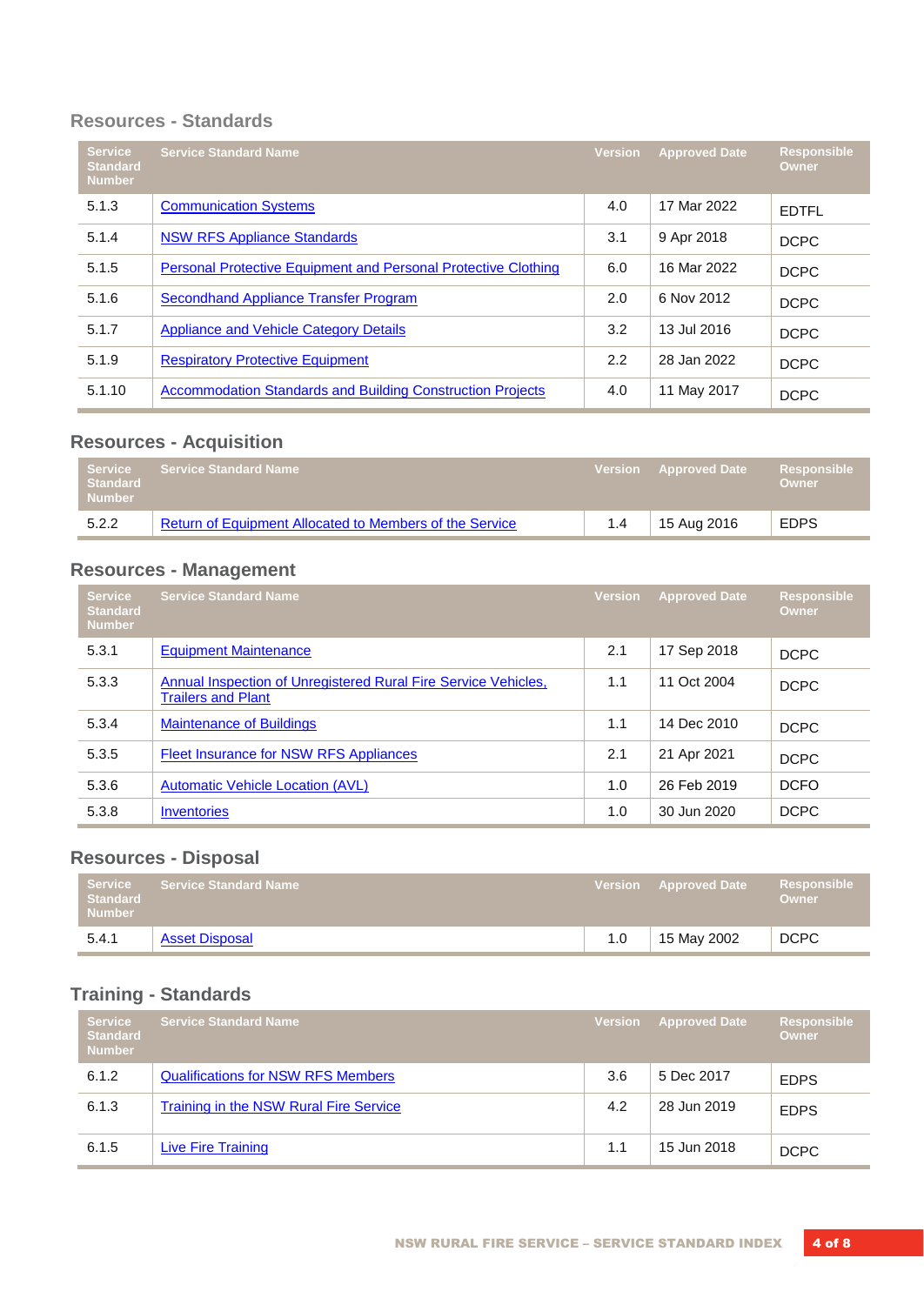#### **Welfare**

| <b>Service</b><br><b>Standard</b><br><b>Number</b> | <b>Service Standard Name</b>                              | <b>Version</b> | <b>Approved Date</b> | <b>Responsible</b><br>Owner |
|----------------------------------------------------|-----------------------------------------------------------|----------------|----------------------|-----------------------------|
| 7.1.1                                              | <b>Chaplaincy and Family Support</b>                      | 1.4            | 1 Jun 2020           | <b>EDPS</b>                 |
| 7.1.2                                              | <b>Critical Incident Support Services (CISS)</b>          | 1.2            | 13 Apr 2016          | <b>EDPS</b>                 |
| 7.1.3                                              | <b>Workers Compensation for NSW RFS Volunteers</b>        | 1.0            | 9 Apr 2020           | <b>EDPS</b>                 |
| 7.1.5                                              | <b>Automated External Defibrillators</b>                  | 2.0            | 2 Dec 2016           | <b>DCPC</b>                 |
| 7.1.6                                              | Health and Safety Management System (HSMS)                | 1.1            | 16 Jun 2020          | <b>EDPS</b>                 |
| 7.1.7                                              | <b>Smoking in the Workplace</b>                           | 1.0            | 18 Sep 2018          | <b>EDPS</b>                 |
| 7.1.8                                              | Work Health and Safety Consultation and Issues Resolution | 1.1            | 7 Jan 2019           | <b>EDPS</b>                 |
| 7.1.9                                              | <b>COVID-19 Vaccination</b>                               | 1.0            | 24 June 2022         | <b>EDPS</b>                 |

#### **Protocols**

| <b>Service</b><br><b>Standard</b><br><b>Number</b> | <b>Service Standard Name</b>       | <b>Version</b> | <b>Approved Date</b> | <b>Responsible</b><br>Owner |
|----------------------------------------------------|------------------------------------|----------------|----------------------|-----------------------------|
| 8.1.1                                              | Uniforms for NSW RFS Members       | 3.2            | 7 Mar 2019           | <b>EDPS</b>                 |
| 8.1.2                                              | Vehicle Marking and Identification | 3.1            | 9 Jan 2007           | <b>DCPC</b>                 |
| 8.1.3                                              | <b>Ceremonies and Events</b>       | 2.1            | 9 Apr 2018           | DOC                         |

#### **Awards**

| <b>Service</b><br><b>Standard</b><br><b>Number</b> | <b>Service Standard Name</b>   |     | <b>Version</b> Approved Date | <b>Responsible</b><br><b>Owner</b> |
|----------------------------------------------------|--------------------------------|-----|------------------------------|------------------------------------|
| 9.1.1                                              | <b>Internal Service Awards</b> | 4.3 | 9 Apr 2018                   | DOC                                |
| 9.1.2                                              | <b>External Service Awards</b> | 5.0 | 13 Nov 2019                  | DOC                                |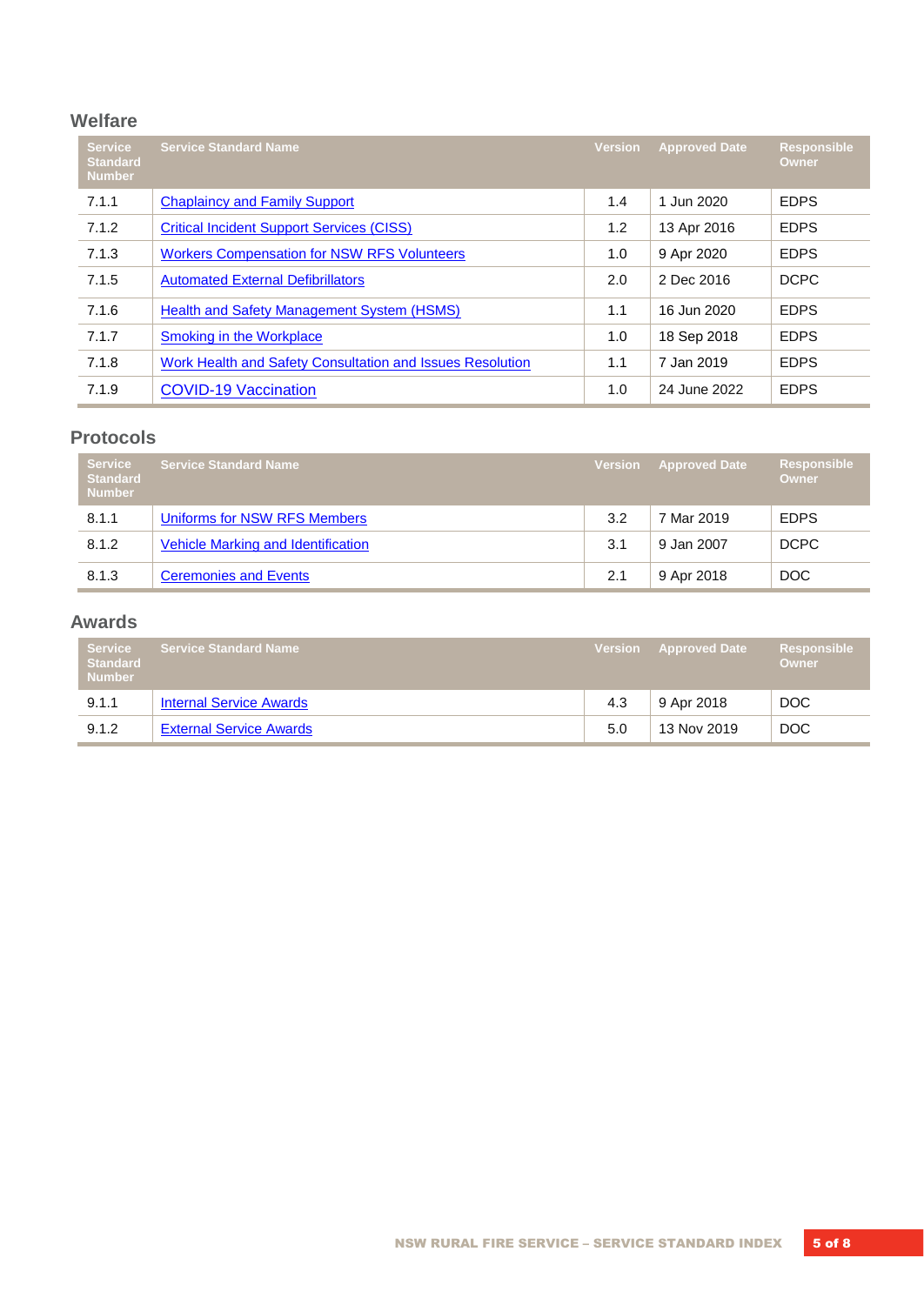## **Repealed Service Standards**

|                                                    | NGNGGIGA JEI MING JIGHUGI US                                                             |                                           |
|----------------------------------------------------|------------------------------------------------------------------------------------------|-------------------------------------------|
| <b>Service</b><br><b>Standard</b><br><b>Number</b> | <b>Service Standard Name</b>                                                             | <b>Repeal Details</b>                     |
|                                                    | <b>Service Administration - General</b>                                                  |                                           |
| 1.1.1                                              | Management of NSW RFS Policy Documents v2.3                                              | Repealed on 5 Dec 2016 by SS 1.5.1 v1.0   |
| 1.1.4                                              | Health, Safety and Welfare Consultative Committees                                       | Repealed on 16 Aug 2017 by SS 7.1.8 v1.0  |
| 1.1.4A                                             | Health and Safety Consultative and Management System v1.2                                | Repealed on 29 May 2008 by SS 1.1.4 v2.0  |
| 1.1.4B                                             | Serious Accident Preliminary Reporting v1.0                                              | Repealed on 9 Dec 2008 by SS 1.1.28 v1.0  |
| 1.1.4C                                             | Firefighter Accident Prevention SOPs v1.2                                                | Repealed on 9 Dec 2008 by SS 1.1.28 v1.0  |
| 1.1.5                                              | Environment v1.1                                                                         | Repealed on 17 May 2019 by SS 1.5.2 v1.0  |
| 1.1.6                                              | Media                                                                                    | Repealed on 23 Nov 2015 by SS 1.4.8 v1.0  |
| 1.1.8                                              | Document Control                                                                         | Repealed on 1 Sep 1999 by SS 1.1.1 v1.0   |
| 1.1.10                                             | Policy Lexicon                                                                           | Repealed on 1 Sep 1999 by SS 1.1.1 v1.0   |
| 1.1.11                                             | Spatial Information Workspace Directory Standard                                         | Repealed on 16 Feb 2005                   |
| 1.1.12                                             | Architecture GIS Hardware/Software                                                       | Repealed on 16 Feb 2005                   |
| 1.1.13                                             | Appointment of District and Zone Liaison Committees                                      | Repealed on 16 Aug 2010 by SS 1.3.4 v2.0  |
| 1.1.15                                             | Service Delivery Model                                                                   | Repealed on 27 Aug 2011                   |
| 1.1.17                                             | <b>Volunteer Exit Questionnaire</b>                                                      | Repealed on 18 May 2007                   |
| 1.1.18                                             | <b>NSW RFS Consultative Committees v2.1</b>                                              | Repealed on 1 Aug 2016 by SS 1.5.3 v1.0   |
| 1.1.20                                             | <b>Service Audits</b>                                                                    | Repealed on 29 May 2008                   |
| 1.1.22                                             | Organisational Communication                                                             | Repealed on 23 Nov 2015 by SS 1.4.1 v1.0  |
| 1.1.23                                             | Rural Fire Service Library                                                               | Repealed on 18 May 2007                   |
| 1.1.26                                             | Volunteer and Visitor Access to Network Services and Data<br>V1.1                        | Repealed on 20 Aug 2019 by SS 1.4.4 v1.0  |
| 1.1.27                                             | <b>Brigade Websites and Internet Postings</b>                                            | Repealed on 22 Jul 2014 by SS 1.4.6 v2.0  |
| 1.1.29                                             | Reporting of Corruption Issues                                                           | Repealed on 9 May 2016 by SS 1.1.32 v1.0  |
| 1.1.31                                             | NPWS All Parks Passes v1.1                                                               | Repealed on 15 Jun 2018 by SS 1.5.4 v1.0  |
| 1.1.40                                             | Public Access to Government Information v1.0                                             | Repealed on 25 Oct 2016 by SS 1.4.3 v1.0  |
|                                                    | <b>Service Administration - Command Structure</b>                                        |                                           |
| 1.2.2                                              | Collection of NSW RFS Insignia                                                           | Repealed on 2 Nov 2007 by SS 1.2.1 v3.1   |
|                                                    | <b>Service Administration - Authorities</b>                                              |                                           |
| 1.3.1A                                             | Supplementary Delegations - Unincorporated Area of NSW                                   | Repealed on 21 Jan 2009 by SS 1.3.1 v3.0  |
| 1.3.3                                              | <b>Authority Cards</b>                                                                   | Repealed on 15 Oct 2008 by SS 1.3.2 v3.0  |
|                                                    | <b>Brigade Administration - Brigades</b>                                                 |                                           |
| 2.1.3A                                             | Removal From Membership                                                                  | Repealed on 13 Jun 2007 by SS 1.1.21 v2.0 |
| 2.1.8                                              | Criminal History and Disciplinary Records Checks for<br><b>NSW RFS Volunteer Members</b> | Repealed on 20 Dec 2021 by SS 2.1.6 v4.0  |
| 2.1.12                                             | Junior Members                                                                           | Repealed on 16 Jul 2013 by SS 2.1.5 v3.0  |
|                                                    |                                                                                          |                                           |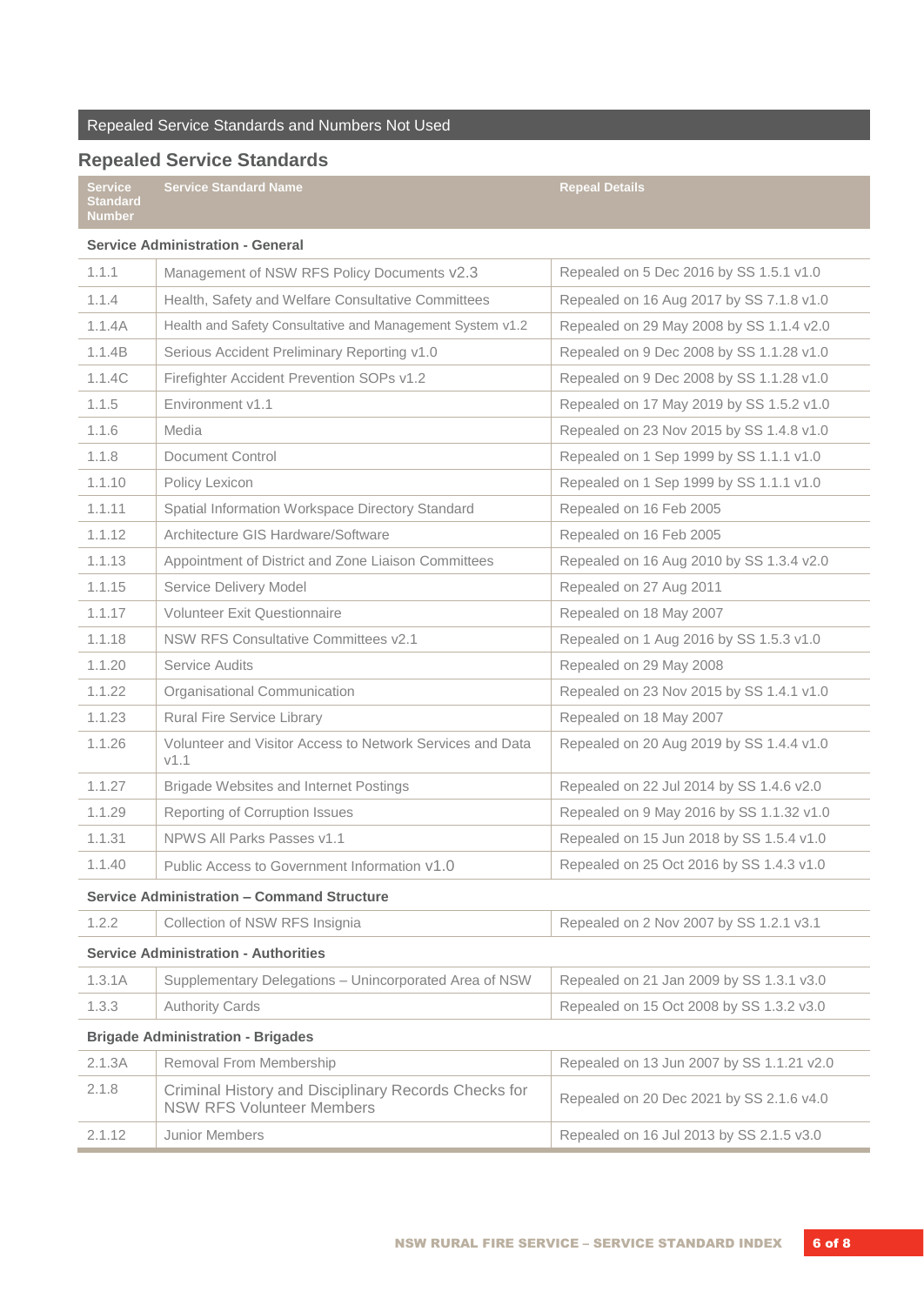| <b>Service</b><br><b>Standard</b><br><b>Number</b> | <b>Service Standard Name</b>                          | <b>Repeal Details</b>                         |
|----------------------------------------------------|-------------------------------------------------------|-----------------------------------------------|
|                                                    | <b>Brigade Administration - Groups</b>                |                                               |
| 2.2.1                                              | Formation of Groups of Brigades                       | Repealed on 30 Nov 2010 by SS 2.1.1 v2.0      |
| 2.2.2                                              | Appointment of Group Officers                         | Repealed on 4 Sep 2007 by SS 2.1.4 v2.0       |
| 2.2.3                                              | Disbandment of Rural Fire Brigades                    | Repealed on 30 Nov 2010 by SS 2.1.1 v2.0      |
|                                                    | <b>Brigade Administration - Fire Control Officers</b> |                                               |
| 2.3.1                                              | Appointment of FCOs and DFCOs v3.0                    | Repealed on 21 Sep 2016                       |
| 2.3.2                                              | <b>Duties of Fire Control Officers</b>                | Repealed on 18 May 2007                       |
|                                                    | <b>Operations - NSW Rural Fire Service</b>            |                                               |
| 3.1.1                                              | <b>Coordinated Operations Planning</b>                | Repealed on 18 May 2007                       |
| 3.1.5                                              | Incident Management v1.3                              | Repealed on 5 Nov 2007 by SS 3.1.13 and 3.2.1 |
| 3.1.7                                              | Air Operations                                        | Repealed on 5 Nov 2007 by SS 3.2.1 v2.0       |
| 3.1.8A                                             | Crisis Handling SOPs                                  | Repealed on 26 Feb 2019 by OP 3.1.8           |
| 3.1.13                                             | Operational Management, Response and Reporting        | Repealed on 19 Feb 2015                       |
|                                                    | <b>Prevention - Planning</b>                          |                                               |
| 4.1.1                                              | Development and Control v1.1                          | Repealed on 6 Dec 2006 by P6.1.1 v1.0         |
| 4.1.2                                              | Bush Fire Risk Management Planning                    | Repealed on 18 May 2007                       |
| 4.1.3                                              | Environmental Planning Instrument                     | Repealed on 18 May 2007                       |
|                                                    | <b>Prevention - Implementation</b>                    |                                               |
| 4.2.3                                              | <b>Bush Fire Hazard Reduction Notices v1.2</b>        | Repealed on 29 Oct 2009 by Policy P6.1.4 v1.0 |
| 4.2.4                                              | Penalty Notices v1.0                                  | Repealed on 1 Sep 2008 by Policy P6.1.2 v1.0  |
| 4.2.5                                              | <b>Bush Fire Hazard Reduction Certificates v1.0</b>   | Repealed on 27 Jan 2005 by Policy P6.1.3 v1.0 |
| 4.2.6                                              | Bush Fire Hazard Complaints v1.1                      | Repealed on 29 Oct 2009 by Policy P6.1.4 v1.0 |
|                                                    | <b>Resources - Standards</b>                          |                                               |
| 5.1.1                                              | <b>Standards of FireCover</b>                         | Repealed on 3 Mar 2003 by SS 1.1.15 v1.2      |
| 5.1.2                                              | Information Technology                                | Repealed on 3 Mar 2003 by SS 1.1.15 v1.2      |
| 5.1.8                                              | <b>Protective Fire Blankets</b>                       | Repealed on 13 Jun 2007 by SS 5.1.5 v3.0      |
| 5.1.11                                             | <b>Standard Brigade Stations</b>                      | Repealed on 11 May 2017 by SS 5.1.10 v4.0     |
|                                                    | <b>Resources - Acquisition</b>                        |                                               |
| 5.2.1                                              | <b>Estimates</b>                                      | Repealed on 18 May 2007                       |
|                                                    | <b>Resources - Management</b>                         |                                               |
| 5.3.2                                              | Manual Handling                                       | Repealed on 18 May 2007                       |
| <b>Training - Standards</b>                        |                                                       |                                               |
| 6.1.1                                              | Learning and Development - General                    | Repealed on 5 Nov 2007                        |
| 6.1.4                                              | <b>State-wide Commercial Training</b>                 | Repealed on 13 Jun 2012 by SS 6.1.3 v3.0      |
| Welfare                                            |                                                       |                                               |
| 7.8.5                                              | Smoking in the Workplace v1.0                         | Repealed on 18 Sep 2018 by SS 7.1.7 v1.0      |
|                                                    |                                                       |                                               |